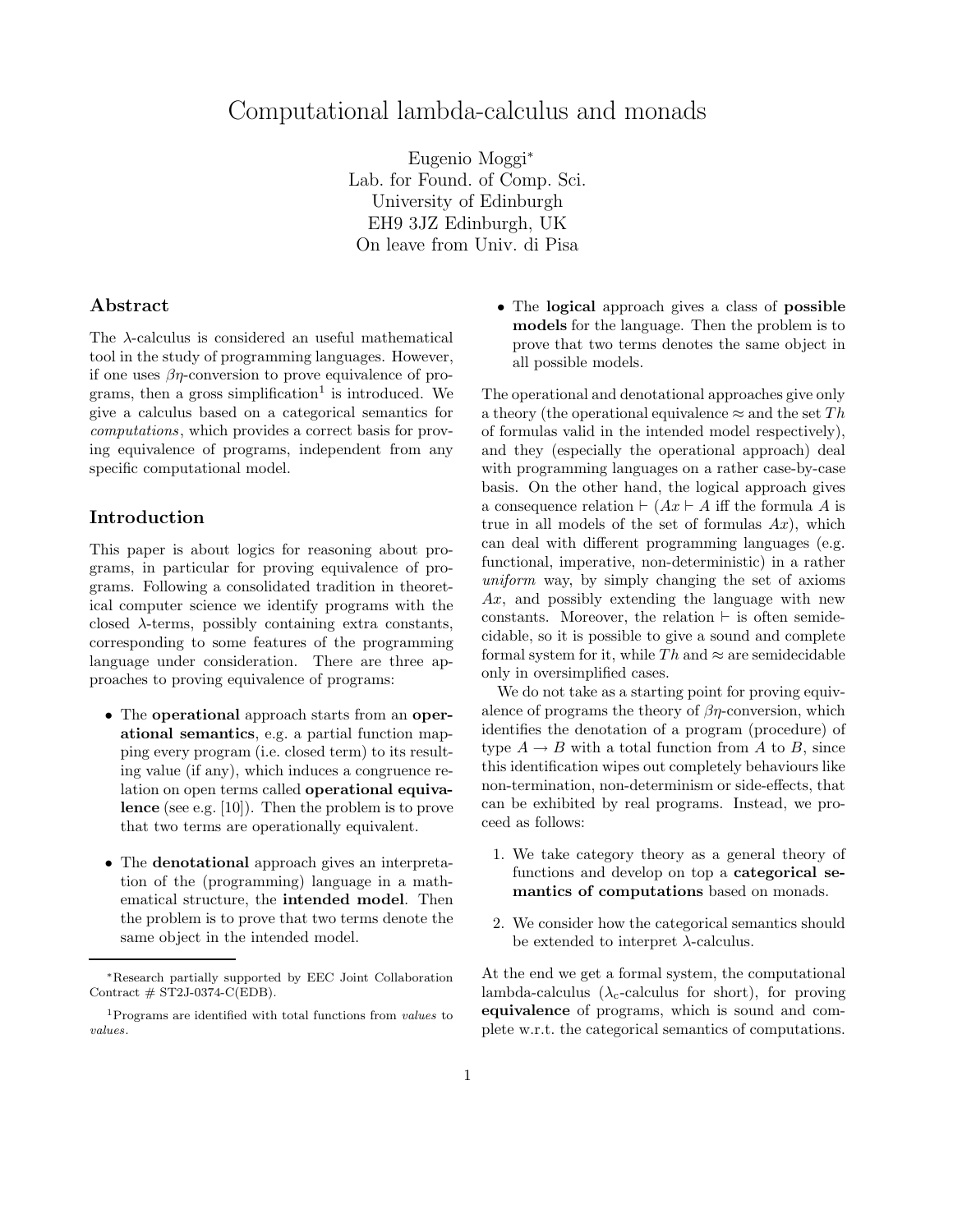The methodology outlined above is inspired by  $[13]^2$ , and it is followed in [11, 8] to obtain the  $\lambda_{p}$ -calculus. The view that "category theory comes, logically, before the  $\lambda$ -calculus" led us to consider a categorical semantics of computations first, rather than to modify directly the rules of  $\beta\eta$ -conversion to get a *correct* calculus.

A type theoretic approach to partial functions and computations is attempted in [1] by introducing a type constructor  $A$ , whose intuitive meaning is the set of computations of type A. Our categorical semantics is based on a similar idea. Constable and Smith, however, do not adequately capture the general axioms for computations (as we do), since they lack a general notion of model and rely instead on operational, domainand recursion-theoretic intuition.

# 1 A categorical semantics of computations

The basic idea behind the semantics of programs described below is that a program denotes a morphism from  $A$  (the object of values of type  $A$ ) to  $TB$  (the object of computations of type  $B$ ).

This view of programs corresponds to call-by-value parameter passing, but there is an alternative view of "programs as functions from computations to computations" corresponding to call-by-name (see [10]). In any case, the real issue is that the notions of value and computation should not be confused. By taking callby-value we can stress better the importance of values. Moreover, call-by-name can be more easily represented in call-by-value than the other way around.

There are many possible choices for TB corresponding to different notions of computations, for instance in the category of sets the set of partial computations (of type B) is the lifting  $B + {\perp}$  and the set of non-deterministic computations is the powerset  $\mathcal{P}(B)$ . Rather than focus on specific notions of computations, we will identify the general properties that the object TB of computations must have. The basic requirement is that programs should form a category, and the obvious choice for it is the Kleisli category for a monad.

**Definition 1.1** A monad over a category  $C$  is a triple  $(T, \eta, \mu)$ , where  $T: \mathcal{C} \to \mathcal{C}$  is a functor,  $\eta: \mathrm{Id}_{\mathcal{C}} \to$ 

T and  $\mu$ :  $T^2 \rightarrow T$  are natural transformations and the following equations hold:

- $\mu_{TA}$ ;  $\mu_A = T(\mu_A)$ ;  $\mu_A$
- $\eta_{TA}$ ;  $\mu_A = \text{id}_{TA} = T(\eta_A)$ ;  $\mu_A$

A computational model is a monad  $(T, \eta, \mu)$  satisfying the **mono requirement**:  $\eta_A$  is a mono for every  $A \in \mathcal{C}$ .

There is an alternative description of a monad (see [7]), which is easier to justify computationally.

Definition 1.2  $\Lambda$  Kleisli triple over  $\mathcal C$  is a triple  $(T, \eta, \_*)$ , where  $T:Obj(\mathcal{C}) \to Obj(\mathcal{C})$ ,  $\eta_A: A \to TA$ ,  $f^* : TA \to TB$  for  $f: A \to TB$  and the following equations hold:

- $\eta_A^* = \mathrm{id}_{TA}$
- $\eta_A$ ;  $f^* = f$
- $f^*; g^* = (f; g^*)^*$

Every Kleisli triple  $(T, \eta, \underline{\ }^*)$  corresponds to a monad  $(T, \eta, \mu)$  where  $T(f: A \rightarrow B) = (f: \eta_B)^*$  and  $\mu_A =$  $\mathrm{id}_{TA}^*$ .

Intuitively  $\eta_A$  is the *inclusion* of values into computations and  $f^*$  is the *extension* of a function  $f$  from values to computations to a function from computations to computations, which first evaluates a computation and then applies f to the resulting value. The equations for Kleisli triples say that programs form a category, the **Kleisli category**  $\mathcal{C}_T$ , where the set  $C_T(A, B)$  of morphisms from A to B is  $C(A, TB)$ , the identity over A is  $\eta_A$  and composition of f followed by g is  $f$ ;  $g^*$ . Although the mono requirement is very natural there are cases in which it seems appropriate to drop it, for instance: it may not be satisfied by the monad of continuations.

Before going into more details we consider some examples of monads over the category of sets.

Example 1.3 Non-deterministic computations:

- $T(\_)$  is the covariant powerset functor, i.e.  $T(A) =$  $\mathcal{P}(A)$  and  $T(f)(X)$  is the image of X along f
- $\eta_A(a)$  is the singleton  $\{a\}$
- $\mu_A(X)$  is the big union  $\cup X$

Computations with side-effects:

•  $T(\_)$  is the functor  $(\_ \times S)^S$ , where S is a nonempty set of stores. Intuitively a computation takes a store and returns a value together with the modified store.

<sup>&</sup>lt;sup>2</sup>"I am trying to find out where  $λ$ -calculus should come from, and the fact that the notion of a cartesian closed category is a late developing one (Eilenberg & Kelly (1966)), is not relevant to the argument: I shall try to explain in my own words in the next section why we should look to it first".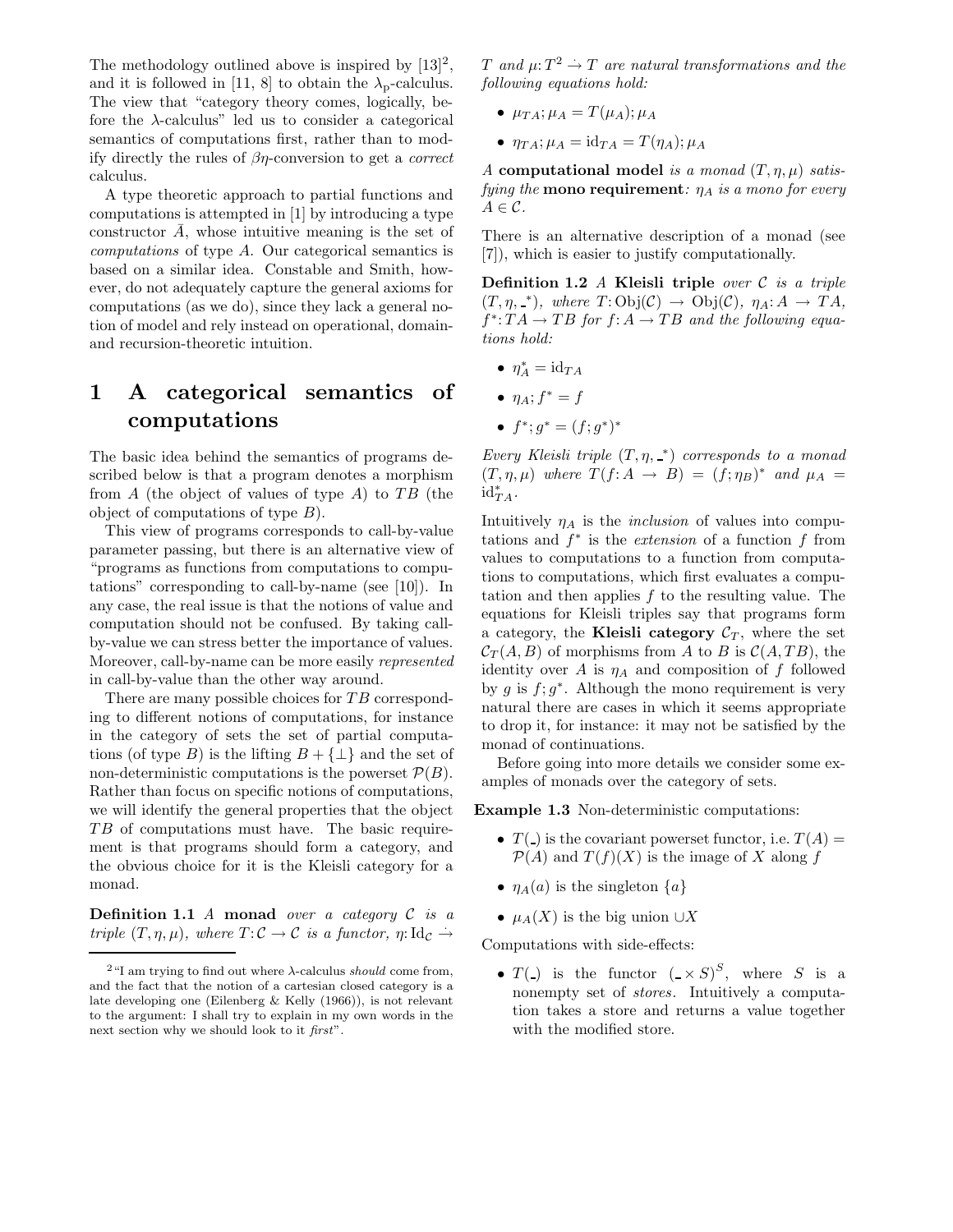- $\eta_A(a)$  is  $(\lambda s: S, \langle a, s \rangle)$
- $\mu_A(f)$  is  $(\lambda s: S.\text{eval}(fs))$ , i.e. the computation that given a store s, first computes the pair computation-store  $\langle f', s' \rangle = fs$  and then returns the pair value-store  $\langle a, s'' \rangle = f's'.$

Continuations:

- $T(\_)$  is the functor  $R^{R^{(-)}}$ , where R is a nonempty set of results. Intuitively a computation takes a continuation and returns a result.
- $\eta_A(a)$  is  $(\lambda k: R^A.ka)$
- $\mu_A(f)$  is  $(\lambda k: R^A.f(\lambda h: R^{R^A}.hk))$

One can verify for himself that other notions of computation (e.g. partial, probabilistic or non-deterministic with side-effects) fit in the general definition of monad.

### 1.1 A simple language

We introduce a programming language (with existence and equivalence assertions), where programs denote morphisms in the Kleisli category  $C_T$  corresponding to a computational model  $(T, \eta, \mu)$  over a category C. The language is oversimplified (for instance terms have exactly one free variable) in order to define its interpretation in any computational model. The additional structure required to interpret  $\lambda$ -terms will be introduced incrementally (see Section 2), after computations have been understood and axiomatized in isolation.

The programming language is parametric in a signature (i.e. a set of base types and unary command symbols), therefore its interpretation in a computational model is parametric in an interpretation of the symbols in the signature. To stress the fact that the interpretation is in  $\mathcal{C}_T$  (rather than  $\mathcal{C}$ ), we use  $\tau_1 \rightarrow \tau_2$ (instead of  $\tau_1 \rightarrow \tau_2$ ) as arities and  $\equiv \tau$  (instead of  $=$  :  $T\tau$ ) as equality of computations of type  $\tau$ .

- Given an interpretation  $\llbracket A \rrbracket$  for any base type  $A$ , i.e. an object of  $\mathcal{C}_T$ , then the interpretation of a type  $\tau$  ::= A |  $T\tau$  is an object  $\llbracket \tau \rrbracket$  of  $\mathcal{C}_T$  defined in the obvious way,  $||T\tau|| = T||\tau||$ .
- Given an interpretation  $[\![p]\!]$  for any unary command p of arity  $\tau_1 \rightarrow \tau_2$ , i.e. a morphism from  $[\![\tau_1]\!]$  to  $[\![\tau_2]\!]$  in  $\mathcal{C}_T$ , then the interpretation of a well-formed program  $x: \tau \vdash e: \tau'$  is a morphism  $\llbracket x : \tau \vdash e : \tau' \rrbracket$  in  $\mathcal{C}_T$  from  $\llbracket \tau \rrbracket$  to  $\llbracket \tau' \rrbracket$  defined by induction on the derivation of  $x: \tau \vdash e: \tau'$  (see Table 1).

• On top of the programming language we consider equivalence and existence assertions (see Table 2).

Remark 1.4 The let-constructor is very important semantically, since it corresponds to composition in the Kleisli category  $C_T$ . While substitution corresponds to composition in C. In the  $\lambda$ -calculus (let  $x=e$  in  $e'$ ) is usually treated as syntactic sugar for  $(\lambda x.e')e$ , and this can be done also in the  $\lambda_c$ -calculus. However, we think that this is not the right way to proceed, because it amounts to understanding the let-constructor, which makes sense in any computational model, in terms of constructors that make sense only in  $\lambda_c$ -models. On the other hand,  $(\text{let } x = e \text{ in } e')$  cannot be *reduced* to the more basic substitution (i.e.  $e'[x := e]$ ) without collapsing  $\mathcal{C}_T$  to  $\mathcal{C}$ .

The existence assertion  $e \downarrow$  means that e denotes a value and it generalizes the existence predicate used in the logic of partial terms/elements, for instance:

- a partial computation exists iff it terminates;
- a non-deterministic computation exists iff it gives exactly one result;
- a computation with side-effects exists iff it does not change the store.

## 2 Extending the language

In this section we describe the additional structure required to interpret  $\lambda$ -terms in a computational model. It is well-known that  $\lambda$ -terms can be interpreted in a cartesian closed categories (ccc), so one expects that a monad over a ccc would suffice, however, there are two problems:

- the interpretation of (let  $x=e$  in  $e'$ ), when  $e'$  has other free variables beside  $x$ , and
- the interpretation of functional types.

Example 2.1 To show why the interpretation of the let-constructor is problematic, we try to interpret  $x_1: \tau_1 \vdash (\text{let } x_2 = e_2 \text{ in } e): \tau$ , when both  $x_1$  and  $x_2$  are free in e. Suppose that  $g_2: \tau_1 \rightarrow T\tau_2$  and  $g: \tau_1 \times$  $\tau_2 \rightarrow T\tau$  are the interpretations of  $x_1 : \tau_1 \vdash e_2 : \tau_2$ and  $x_1: \tau_1, x_2: \tau_2 \vdash e: \tau$  respectively. If T were Id<sub>C</sub>, then  $[x_1:\tau_1 \vdash (\text{let } x_2=e_2 \text{ in } e):\tau]$  would be  $\langle id_{\tau_1}, g_2 \rangle; g$ . In the general case, Table 1 says that  $\therefore$  above is indeed composition in the Kleisli category, therefore  $\langle \mathrm{id}_{\tau_1}, g_2 \rangle$ ; g becomes  $\langle \mathrm{id}_{\tau_1}, g_2 \rangle$ ; g<sup>\*</sup>. But in  $\langle \mathrm{id}_{\tau_1}, g_2 \rangle$ ; g<sup>\*</sup> there is a type mismatch, since the codomain of  $\langle \mathrm{id}_{\tau_1}, g_2 \rangle$  is  $\tau_1 \times T\tau_2$ , while the domain of  $Tg$  is  $T(\tau_1 \times \tau_2)$ .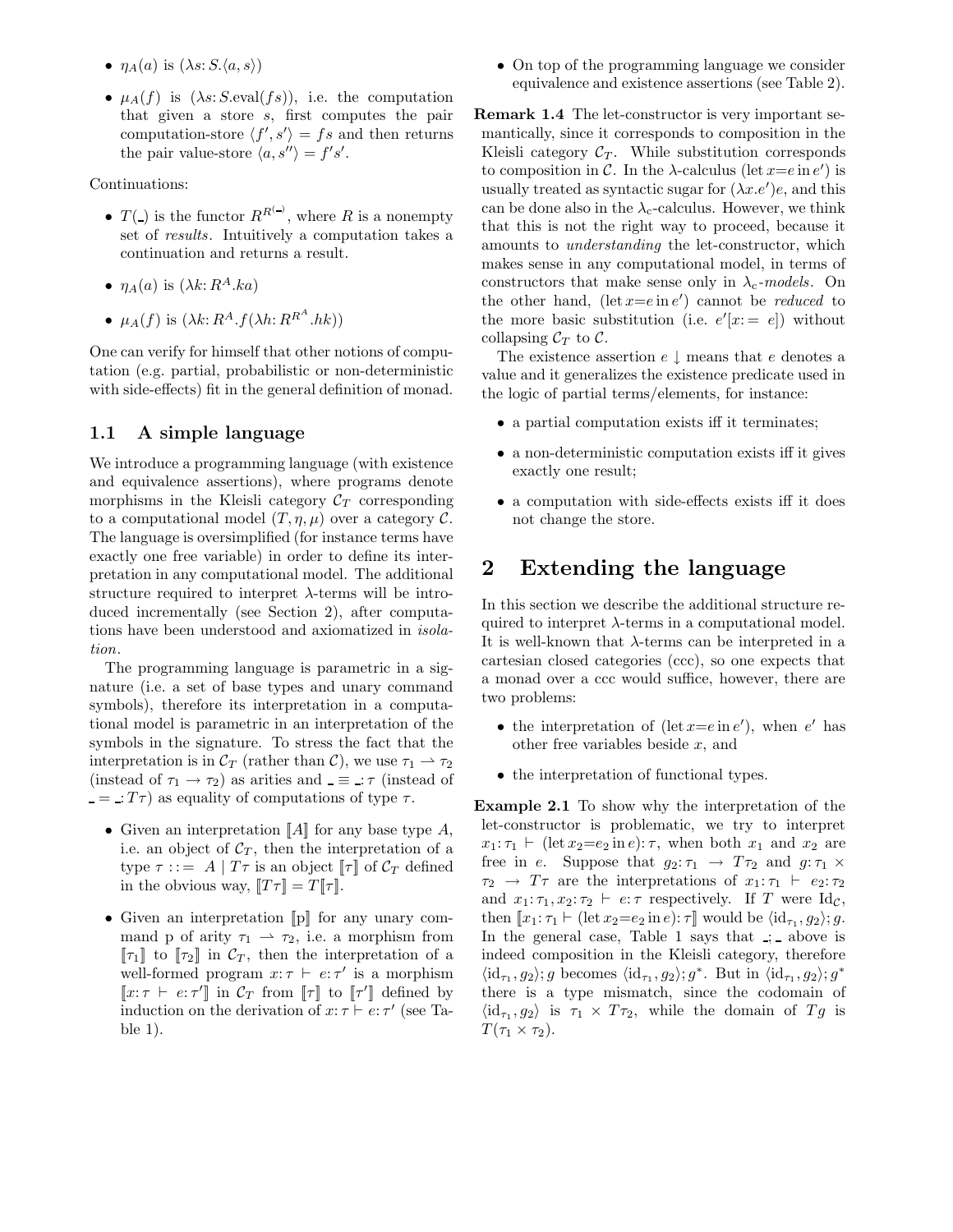The problem is that the monad and cartesian products alone do not give us the ability to transform a pair value-computation (or computation-computation) into a computation of a pair. What is needed is a morphism  $t_{A,B}$  from  $A \times TB$  to  $T(A \times B)$ , so that  $x_1$ :  $\tau_1 \vdash (\text{let } x_2 = e_2 \text{ in } e)$ :  $T\tau$  will be interpreted by  $\langle \mathrm{id}_{\tau_1}, g_2 \rangle; \mathrm{t}_{\tau_1, \tau_2}; g^*.$ 

Similarly for interpreting  $x: \tau \vdash p(e_1, e_2): \tau'$ , we need a morphism  $\psi_{A,B}$ :  $TA \times TB \rightarrow T(A \times B)$ , which given a pair of computations returns a computation computing a pair, so that, when  $g_i: \tau \to T\tau_i$  is the interpretation of  $x: \tau \vdash e_i : \tau_i$ , then  $\llbracket x: \tau \vdash p(e_1, e_2): \tau' \rrbracket$  is  $\langle g_1, g_2 \rangle; \psi_{\tau_1, \tau_2}; \llbracket \mathrm{p} \rrbracket^*.$ 

**Definition 2.2** A strong monad over a category  $\mathcal{C}$ with finite products is a monad  $(T, \eta, \mu)$  together with a natural transformation  $t_{A,B}$  from  $A \times TB$  to  $T(A \times B)$ s.t.

$$
t_{1,A};T(r_A)=r_{TA}
$$

 $t_{A\times B,C}$ ;  $T(\alpha_{A,B,C}) = \alpha_{A,B,TC}$ ;  $(id_A \times t_{B,C})$ ;  $t_{A,B\times C}$ 

$$
(\mathrm{id}_A \times \eta_B); \mathrm{t}_{A,B} = \eta_{A \times B}
$$

$$
(\mathrm{id}_A \times \mu_B); \mathrm{t}_{A,B} = \mathrm{t}_{A,TB}; T(\mathrm{t}_{A,B}); \mu_{A \times B}
$$

where r and  $\alpha$  are the natural isomorphisms

- $r_A: 1 \times A \rightarrow A$
- $\alpha_{A,B,C}$ :  $(A \times B) \times C \rightarrow A \times (B \times C)$

Remark 2.3 The natural transformation t with the above properties is not the result of some ad hoc considerations, instead it can be obtained via the following general principle:

> when interpreting a complex language the 2 category Cat of small categories, functors and natural transformations may not be adequate and one may have to use a different 2-category which captures better some fundamental structures underlying the language.

Since monads and adjunctions are 2-category concepts, the most natural way to model computations (and datatypes) for more complex languages is simply by monads (and adjunctions) in a suitable 2-category. Following this general principle we can give two explanations for t, one based on enriched categories (see [4]) and the other on indexed categories (see [3]).

The first explanation takes as fundamental a commutative monoidal structure on  $\mathcal{C}$ , which models the tensor product of *linear logic* (see [6, 14]). If  $\mathcal C$  is a monoidal closed category, in particular a ccc, then it can be enriched over itself by taking  $\mathcal{C}(A, B)$  to be the object  $B^A$ . The equations for t are taken from [5], where a one-one correspondence is established between  $\emph{functional}$  and tensorial strengths<sup>3</sup>:

- the first two equations say that t is a **tensorial** strength of  $T$ , so that  $T$  is a  $\mathcal{C}$ -enriched functor.
- the last two equations say that  $\eta$  and  $\mu$  are natural transformations between C-enriched functors, namely  $\eta: Id_{\mathcal{C}} \to T$  and  $\mu: T^2 \to T$ .

So a strong monad is just a monad over  $\mathcal C$  enriched over itself in the 2-category of C-enriched categories.

The second explanation was suggested to us by G. Plotkin, and takes as fundamental structure a class D of display maps over  $C$ , which models *dependent types* (see [2]), and induces a C-indexed category  $\mathcal{C}/_{\mathcal{D}}$ . Then a strong monad over a category  $C$  with finite products amounts to a monad over  $\mathcal{C}/\mathcal{D}$  in the 2-category of  $\mathcal{C}\text{-indexed categories, where } \mathcal{D}$  is the class of first projections (corresponding to constant type dependency).

In general the natural transformation t has to be given as an extra parameter for models. However, t is uniquely determined (but it may not exists) by T and the cartesian structure on  $\mathcal{C}$ , when  $\mathcal{C}$  has enough points.

**Proposition 2.4** If  $(T, \eta, \mu)$  is a monad over a category  $C$  with finite products and enough points (i.e. for any  $f, g: A \rightarrow B$  if  $h; f = h; g$  for every points  $h: 1 \rightarrow A$ , then  $f = g$ ), and  $t_{A,B}$  is a family of morphisms s.t. for all points  $a: 1 \rightarrow A$  and  $b: 1 \rightarrow TB$ 

$$
\langle a, b \rangle; t_{A,B} = b; T(\langle !_B; a, id_B \rangle)
$$

where  $\mathcal{L}_B$  is the unique morphism from  $B$  to the terminal object 1, then  $(T, \eta, \mu, t)$  is a strong monad over  $\mathcal{C}.$ 

Remark 2.5 The tensorial strength t induces a natural transformation  $\psi_{A,B}$  from  $TA \times TB$  to  $T(A \times B)$ , namely

$$
\psi_{A,B} = c_{TA,TB}; \mathbf{t}_{TB,A}; (c_{TB,A}; \mathbf{t}_{A,B})^*
$$

where  $c$  is the natural isomorphism

•  $c_{A,B}: A \times B \rightarrow B \times A$ 

The morphism  $\psi_{A,B}$  has the correct domain and codomain to interpret the pairing of a computation of type  $A$  with one of type  $B$  (obtained by first evaluating the first argument and then the second). There is also

 $3A$  functorial strength for an endofunctor  $T$  is a natural transformation  $st_{A,B}: B^{\overline{A}} \rightarrow (TB)^{TA}$  which *internalizes* the action of T on morphisms.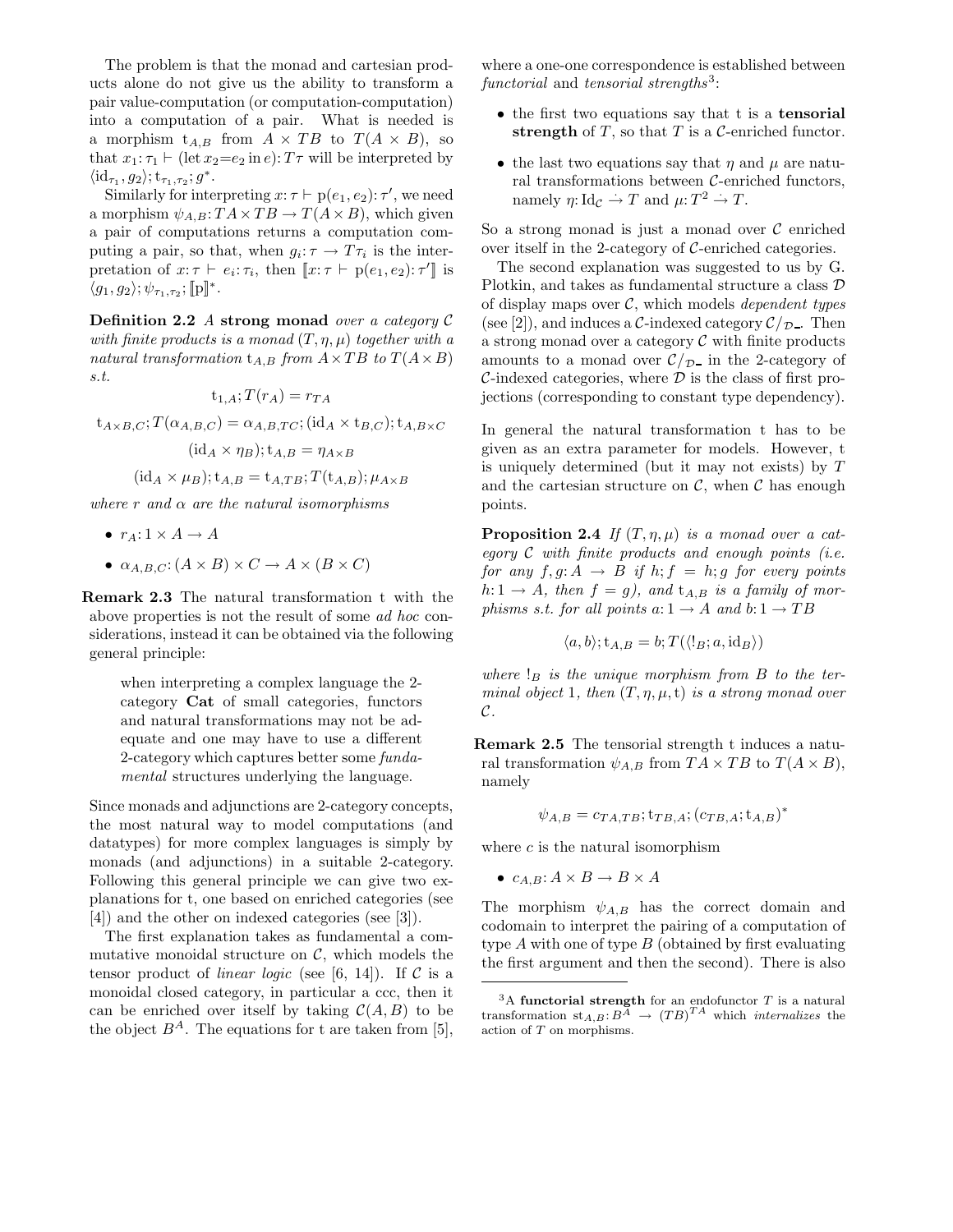a dual notion of pairing,  $\psi_{A,B} = c_{A,B}; \psi_{B,A}; T c_{B,A}$ (see [5]), which amounts to first evaluating the second argument and then the first.

The reason why a functional type  $A \to B$  in a programming language (like ML) cannot be interpreted by the exponential  $B^A$  (as done in a ccc) is fairly obvious; in fact the application of a functional procedure to an argument requires some computation to be performed before producing a result. By analogy with partial cartesian closed categories (see [8, 11]), we will interpret functional types by exponentials of the form  $(TB)^{\mathcal{A}}$ .

**Definition 2.6** A  $\lambda_c$ -model over a category C with finite products is a strong monad  $(T, \eta, \mu, t)$  together with a T-exponential for every pair  $\langle A, B \rangle$  of objects in C, i.e. a pair

$$
\langle (TB)^A, \mathrm{eval}_{A,TB} : ((TB)^A \times A) \to TB \rangle
$$

satisfying the universal property that for any object C and  $f: (C \times A) \rightarrow TB$  there exists a unique  $h: C \rightarrow$  $(TB)^A$ , denoted by  $\Lambda_{A, TB, C}(f)$ , s.t.

$$
f = (\Lambda_{A,TB,C}(f) \times id_A); \text{eval}_{A,TB}
$$

Like p-exponentials, a T-exponential  $(TB)^A$  can be equivalently defined by giving a natural isomorphism  $\mathcal{C}_T(C \times A, B) \cong \mathcal{C}(C, (TB)^A)$ , where C varies over C.

The programming language introduced in Section 1.1 and its interpretation can be extended according to the additional structure available in a  $\lambda_c$ -model as follows:

- there is a new type 1, interpreted by the terminal object of C, and two new type constructors  $\tau_1 \times \tau_2$ and  $\tau_1 \rightharpoonup \tau_2$  interpreted by the product  $[\![\tau_1]\!] \times [\![\tau_2]\!]$ and the T-exponent  $(T[\![\tau_2]\!])^{[\![\tau_1]\!]}$  respectively
- the interpretation of a well-formed program  $\Gamma \vdash$ e:  $\tau$ , where  $\Gamma$  is a sequence  $x_1:\tau_1,\ldots,x_n:\tau_n$ , is a morphism in  $\mathcal{C}_T$  from  $\llbracket \Gamma \rrbracket$  (i.e.  $\llbracket \tau_1 \rrbracket \times \ldots \times \llbracket \tau_n \rrbracket$ ) to  $[\![\tau]\!]$  (see Table 3)<sup>4</sup>.

# 3 The  $\lambda_c$ -calculus

In this section we introduce a formal system, the  $\lambda_c$ calculus, with two basic judgements: existence ( $\Gamma \vdash$  $e \downarrow \tau$  and equivalence  $(\Gamma \vdash e_1 \equiv e_2 : \tau)$ .

We claim that the formal system is **sound** and **complete** w.r.t. interpretation in  $\lambda_c$ -models. Soundness amounts to showing that the inference rules are admissible in any  $\lambda_c$ -model, while completeness amounts to showing that any  $\lambda_c$ -theory has an *initial model* (given by a term-model construction). The inference rules of the  $\lambda_c$ -calculus are partitioned as follows:

- general rules for terms denoting computations, but with variables ranging over values (see Table  $4)^5$
- the inference rules for let-constructor and types of computations (see Table 5)
- the inference rules for product and functional types (see Table 6)

**Remark 3.1** A comparison among  $\lambda_c$ -,  $\lambda_v$ - and  $\lambda_p$ calculus shows that:

- the  $\lambda$ <sub>v</sub>-calculus proves less equivalences between  $\lambda$ -terms, e.g.  $(\lambda x.x)(yz) \equiv (yz)$  is provable in the  $\lambda_c$ - but not in the  $\lambda_v$ -calculus
- the  $\lambda_{\rm p}$ -calculus proves more equivalences between  $\lambda$ -terms, e.g.  $(\lambda x.yz)(yz) \equiv (yz)$  is provable in the  $\lambda_{p}$ - but not in the  $\lambda_{c}$ -calculus, because y can be a procedure, which modifies the store (e.g. by increasing the value contained in a local static variable) each time it is executed.
- a  $\lambda$ -term *e* has a value in the  $\lambda_c$ -calculus, i.e. e is provably equivalent to some value (either a variable or a  $\lambda$ -abstraction), iff e has a value in the  $\lambda_{\rm v}$ -calculus/ $\lambda_{\rm p}$ -calculus. So all three calculi are correct w.r.t. call-by-value operational equivalence.

## Conclusions and further research

The main contribution of this paper is the categorytheoretic semantics of computations and the general principle for extending it to more complex languages (see Remark 2.3), while the  $\lambda_c$ -calculus is a straightforward fallout, which is easier to understand and relate to other calculi.

This semantics of computations corroborates the view that (constructive) proofs and programs are

<sup>4</sup> In a language with products nonunary commands can be treated as unary commands from a product type.

 $^5 \rm{The}$  general rules of sequent calculus, more precisely those for substitution and quantifiers, have to be modified slightly, because variables range over values and types can be empty. These modifications are similar to those introduced in the logic of partial terms (see Section 2.4 in [9]).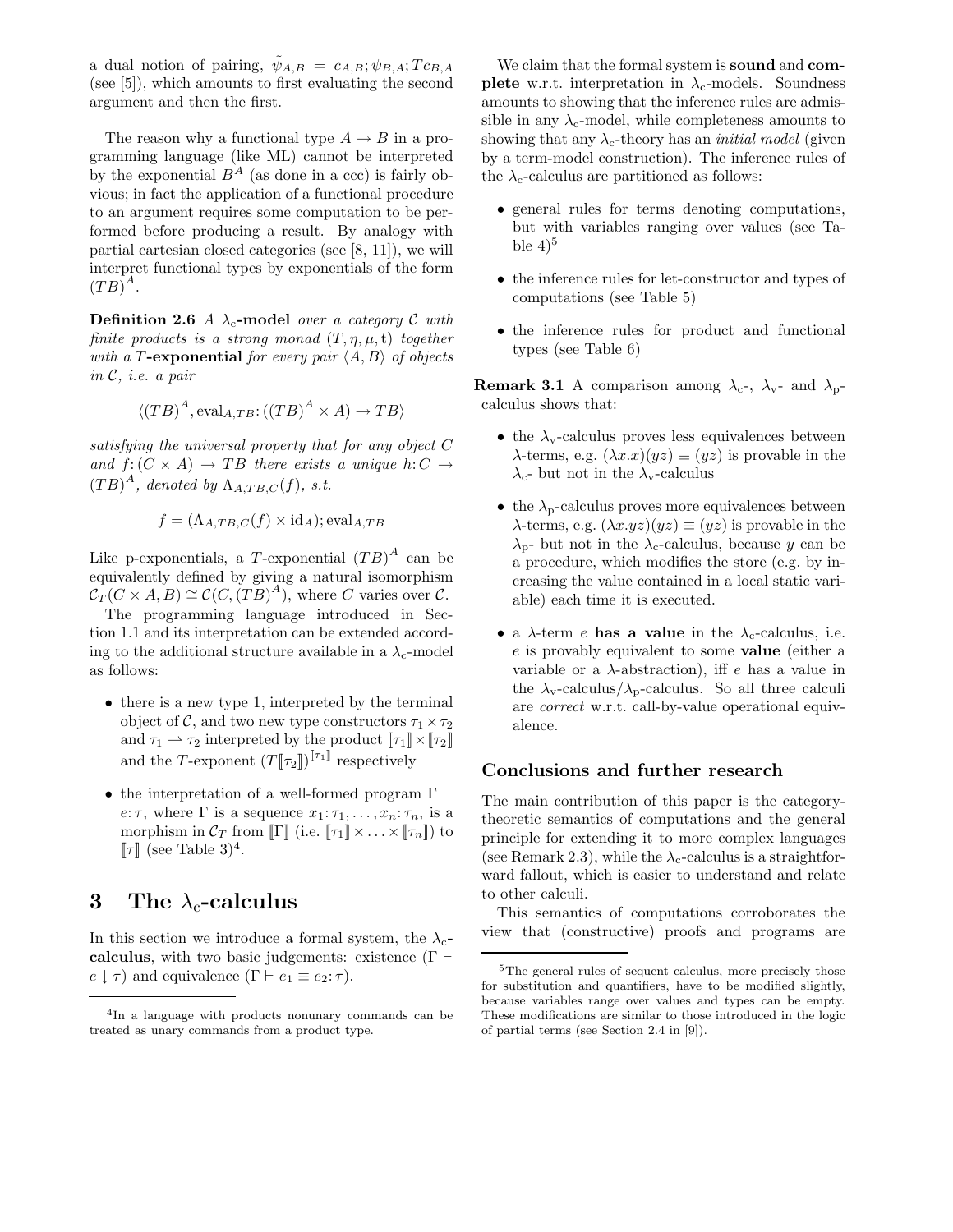rather unrelated, although both of them can be understood in terms of functions. For instance, various logical modalities (like possibility and necessity in modal logic or why not and of course of linear logic) are modelled by monads or comonads which cannot have a tensorial strength. In general, one should expect types suggested by logic to provide a more fine-grained type system without changing the *nature* of computations.

Our work is just an example of what can be achieved in the study of programming languages by using a category-theoretic methodology, which free us from the irrelevant detail of syntax and focus our mind on the important structures underlying programming languages. We believe that there is a great potential to be exploited here. The  $\lambda_c$ -calculus open also the possibility to develop a new Logic of Computable Functions (see [12]), based on an abstract semantic of computations rather than domain theory, for studying axiomatically different notions of computation and their relations.

### Acknowledgements

My thanks to M. Hyland, A. Kock (and other participants to the 1988 Category Theory Meeting in Sussex) for directing me towards the literature on monads. Discussions with R. Amadio, R. Burstall, J.Y. Girard, R. Harper, F. Honsell, Y. Lafont, G. Longo, R. Milner, G. Plotkin provided useful criticisms and suggestions. Thanks also to M. Tofte and P. Taylor for suggesting improvements to an early draft.

## References

- [1] R.L. Constable and S.F. Smith. Partial objects in constructive type theory. In 2nd LICS Conf. IEEE, 1987.
- [2] J.M.E. Hyland and A.M. Pitts. The theory of constructions: Categorical semantics and topostheoretic models. In Proc. AMS Conf. on Categories in Comp. Sci. and Logic (Boulder 1987), 1987.
- [3] P.T. Johnstone and R. Pare, editors. Indexed Categories and their Applications, volume 661 of Lecture Notes in Mathematics. Springer Verlag, 1978.
- [4] G.M. Kelly. Basic Concepts of Enriched Category Theory. Cambridge University Press, 1982.
- [5] A. Kock. Strong functors and monoidal monads. Archiv der Mathematik, 23, 1972.
- [6] Y. Lafont. The linear abstract machine. Theoretical Computer Science, 59, 1988.
- [7] E. Manes. Algebraic Theories, volume 26 of Graduate Texts in Mathematics. Springer Verlag, 1976.
- [8] E. Moggi. Categories of partial morphisms and the partial lambda-calculus. In Proceedings Workshop on Category Theory and Computer Programming, Guildford 1985, volume 240 of Lecture Notes in Computer Science. Springer Verlag, 1986.
- [9] E. Moggi. The Partial Lambda-Calculus. PhD thesis, University of Edinburgh, 1988.
- [10] G.D. Plotkin. Call-by-name, call-by-value and the  $\lambda$ -calculus. Theoretical Computer Science, 1, 1975.
- [11] G. Rosolini. Continuity and Effectiveness in Topoi. PhD thesis, University of Oxford, 1986.
- [12] D.S. Scott. A type-theoretic alternative to CUCH, ISWIM, OWHY. Oxford notes, 1969.
- [13] D.S. Scott. Relating theories of the λ-calculus. In R. Hindley and J. Seldin, editors, To H.B. Curry: essays in Combinarory Logic, lambda calculus and Formalisms. Academic Press, 1980.
- [14] R.A.G. Seely. Linear logic, ∗-autonomous categories and cofree coalgebras. In Proc. AMS Conf. on Categories in Comp. Sci. and Logic (Boulder 1987), 1987.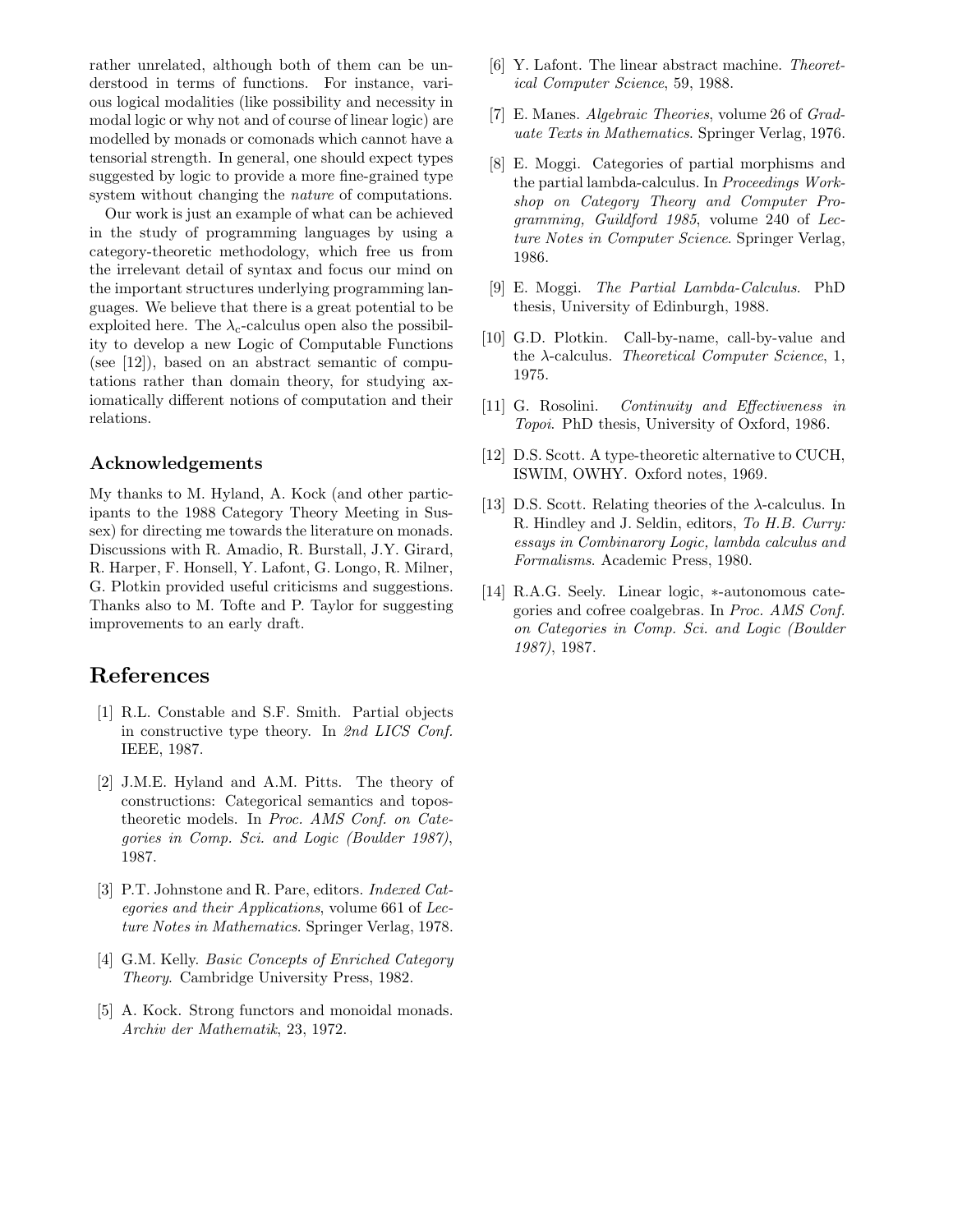| RULE                           | <b>SYNTAX</b>                                                                                                                                     | <b>SEMANTICS</b>                                                                            |
|--------------------------------|---------------------------------------------------------------------------------------------------------------------------------------------------|---------------------------------------------------------------------------------------------|
| var                            | $x:\tau \vdash x:\tau$                                                                                                                            | $=$ $\eta_{\llbracket \tau \rrbracket}$                                                     |
| let                            | $x: \tau \vdash e_1: \tau_1$<br>$x_1: \tau_1 \vdash e_2: \tau_2$<br>$x: \tau \vdash (\text{let } x_1 = e_1 \text{ in } e_2): \tau_2 = g_1; g_2^*$ | $g_1$<br>$= g_2$                                                                            |
| $p: \tau_1 \rightarrow \tau_2$ | $x:\tau\vdash e_1:\tau_1$<br>$x: \tau \vdash p(e_1): \tau_2$                                                                                      | $\begin{array}{rcl} \mathsf{p} & = & g_1 \\ \mathsf{p} & = & g_1; \mathsf{p}^* \end{array}$ |
| Ы                              | $x: \tau \vdash e: \tau'$<br>$x:\tau\vdash [e]:T\tau'$                                                                                            | = $g$<br>= $g; \eta_{T[\![\tau']\!]}$                                                       |
| $\mu$                          | $x: \tau \vdash e: T\tau'$<br>$x: \tau \vdash \mu(e): \tau'$                                                                                      | $\begin{array}{lll} = & g \\ = & g ; \mu_{[\![\tau'\!]}\end{array}$                         |

Table 1: Programs and their interpretation

| ПE | <b>SYNTAX</b>                                                                                            |  | SEMANTICS                                                                 |  |
|----|----------------------------------------------------------------------------------------------------------|--|---------------------------------------------------------------------------|--|
| eq |                                                                                                          |  |                                                                           |  |
|    | $\begin{aligned} x{:}\,\tau_1 \vdash e_1{:}\,\tau_2 \\ x{:}\,\tau_1 \vdash e_2{:}\,\tau_2 \end{aligned}$ |  | $g_1$                                                                     |  |
|    |                                                                                                          |  | $q_2$                                                                     |  |
|    | $x: \tau_1 \vdash e_1 \equiv e_2: \tau_2 \iff g_1 = g_2$                                                 |  |                                                                           |  |
|    |                                                                                                          |  |                                                                           |  |
| ex |                                                                                                          |  |                                                                           |  |
|    | $x: \tau_1 \vdash e: \tau_2$                                                                             |  |                                                                           |  |
|    | $x: \tau_1 \vdash e \downarrow \tau_2$                                                                   |  | $\longrightarrow$ g factors through $\eta_{\llbracket \tau_2 \rrbracket}$ |  |
|    |                                                                                                          |  |                                                                           |  |
|    | i.e. there exists (unique) h s.t. $g = h; \eta_{\llbracket \tau_2 \rrbracket}$                           |  |                                                                           |  |
|    |                                                                                                          |  |                                                                           |  |

Table 2: Atomic assertions and their interpretation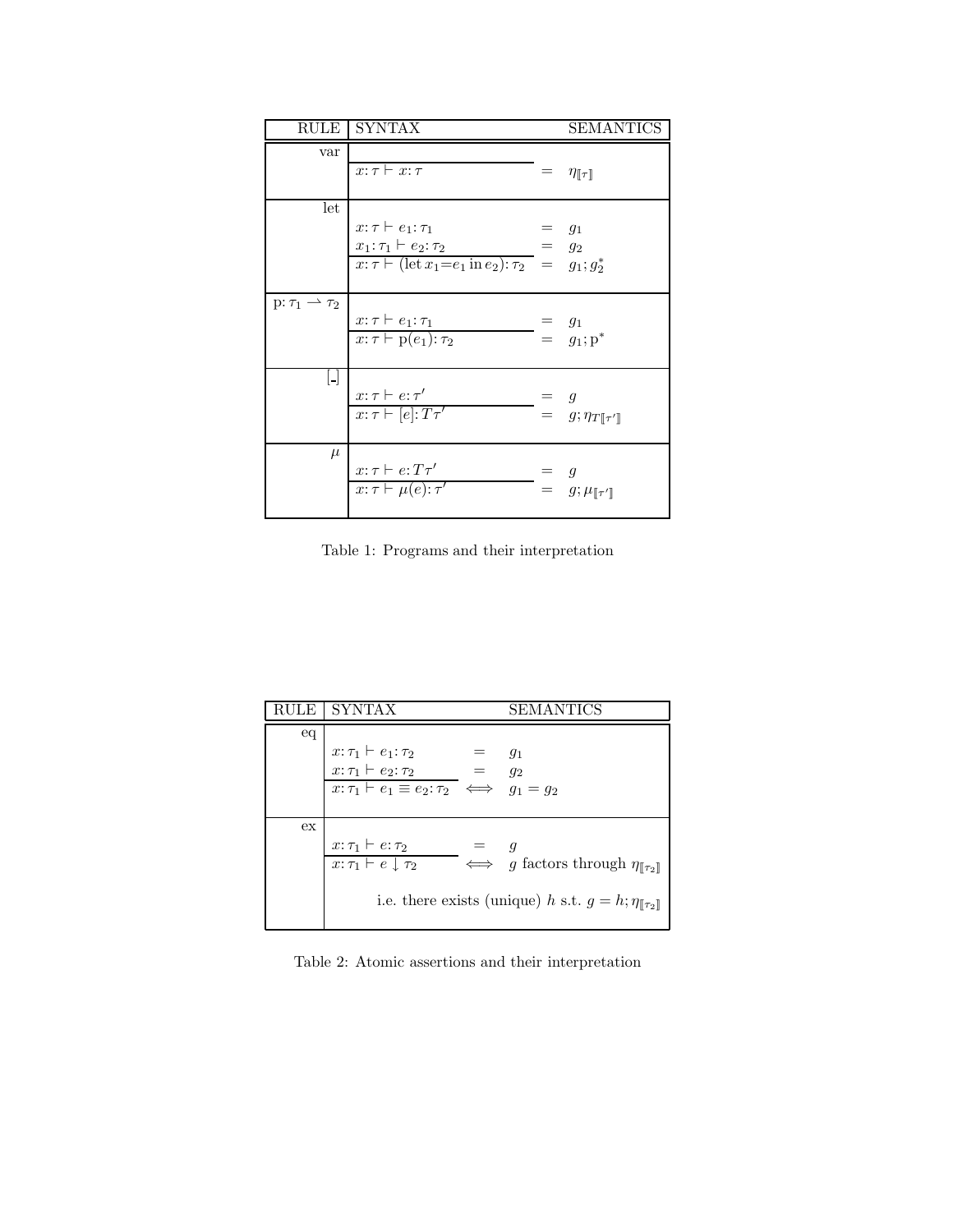| RULE              | <b>SYNTAX</b>                                                                                                                                                                                                                                                                                                    |     | <b>SEMANTICS</b>                                                                                                                                                                                                                                                                                                                       |
|-------------------|------------------------------------------------------------------------------------------------------------------------------------------------------------------------------------------------------------------------------------------------------------------------------------------------------------------|-----|----------------------------------------------------------------------------------------------------------------------------------------------------------------------------------------------------------------------------------------------------------------------------------------------------------------------------------------|
| var               | $\overline{x_1:\tau_1},\ldots,\overline{x_n:\tau_n \vdash x_i:\tau_i} = \tau_i^n; \eta_{\llbracket \tau_i \rrbracket}$                                                                                                                                                                                           |     |                                                                                                                                                                                                                                                                                                                                        |
| let               | $\Gamma \vdash e_1 : \tau_1$<br>$\Gamma, x_1: \tau_1 \vdash e_2: \tau_2 =$<br>$\overline{\Gamma \vdash (\mathrm{let } x_1 = e_1 \mathrm{ in } e_2) : \tau_2} = \langle \mathrm{id}_{\llbracket \Gamma \rrbracket}, g_1 \rangle; \mathrm{t}_{\llbracket \Gamma \rrbracket, \llbracket \tau_1 \rrbracket} ; g_2^*$ |     | $g_1$<br>$q_2$                                                                                                                                                                                                                                                                                                                         |
| $\ast$            | $\Gamma \vdash * : 1$                                                                                                                                                                                                                                                                                            |     | $=$ $\mathbb{I}_{\llbracket \Gamma \rrbracket}; \eta_1$                                                                                                                                                                                                                                                                                |
| $\langle \rangle$ | $\Gamma \vdash e_1 : \tau_1$<br>$\Gamma \vdash e_2 : \tau_2$<br>$\overline{\Gamma \vdash \langle e_1, e_2 \rangle : \tau_1 \times \tau_2} = \langle g_1, g_2 \rangle; \psi_{\llbracket \tau_1 \rrbracket, \llbracket \tau_2 \rrbracket}$                                                                         |     | $g_1$<br>$g_2$                                                                                                                                                                                                                                                                                                                         |
| $\pi_i$           | $\frac{\Gamma \vdash e : \tau_1 \times \tau_2}{\Gamma \vdash \pi_i(e) : \tau_1}$                                                                                                                                                                                                                                 |     | $\begin{array}{rcl} \n & = & g \\ \n & = & g; T(\pi_i) \n\end{array}$                                                                                                                                                                                                                                                                  |
| $\lambda$         |                                                                                                                                                                                                                                                                                                                  |     | $\begin{array}{lcl} \Gamma, x_1 \mathpunct{:}\tau_1 \vdash e_2 \mathpunct{:}\tau_2 & = & g \\ \Gamma \vdash (\lambda x_1 \mathpunct{:}\tau_1.e_2) \mathpunct{:}\tau_1 \rightharpoonup \tau_2 & = & \Lambda_{[\![\tau_1]\!], T[\![\tau_2]\!], [\![\Gamma]\!]}(g) \mathpunct{:}\eta_{[\![\tau_1 \rightharpoonup \tau_2]\!]} \end{array}$ |
| app               | $\Gamma \vdash e_1 : \tau_1$<br>$\Gamma \vdash e{:}\tau_1 \rightharpoonup \tau_2$<br>$\Gamma \vdash e(e_1): \tau_2$                                                                                                                                                                                              | $=$ | $g_1$<br>$\mathfrak{g}$<br>$= \langle g, g_1 \rangle; \psi_{(T[\![\tau_2]\!])^{[\![\tau_1]\!]} , [\![\tau_1]\!]}; (\mathrm{eval}_{[\![\tau_1]\!], T[\![\tau_2]\!]} )^*$                                                                                                                                                                |

Table 3: Interpretation in a  $\lambda_{\rm c}\textrm{-model}$ 

We write  $\textcolor{black}{.}[x; = e]$  for the substitution of  $x$  with  $e$  in  $\textcolor{black}{.}$ 

$$
E.x \Gamma \vdash x \downarrow \tau
$$

$$
subst \ \frac{\Gamma \vdash e \downarrow \tau \quad \Gamma, x: \tau \vdash A}{\Gamma \vdash A[x := e]}
$$

 $\equiv$  is an congruence relation

Table 4: General rules